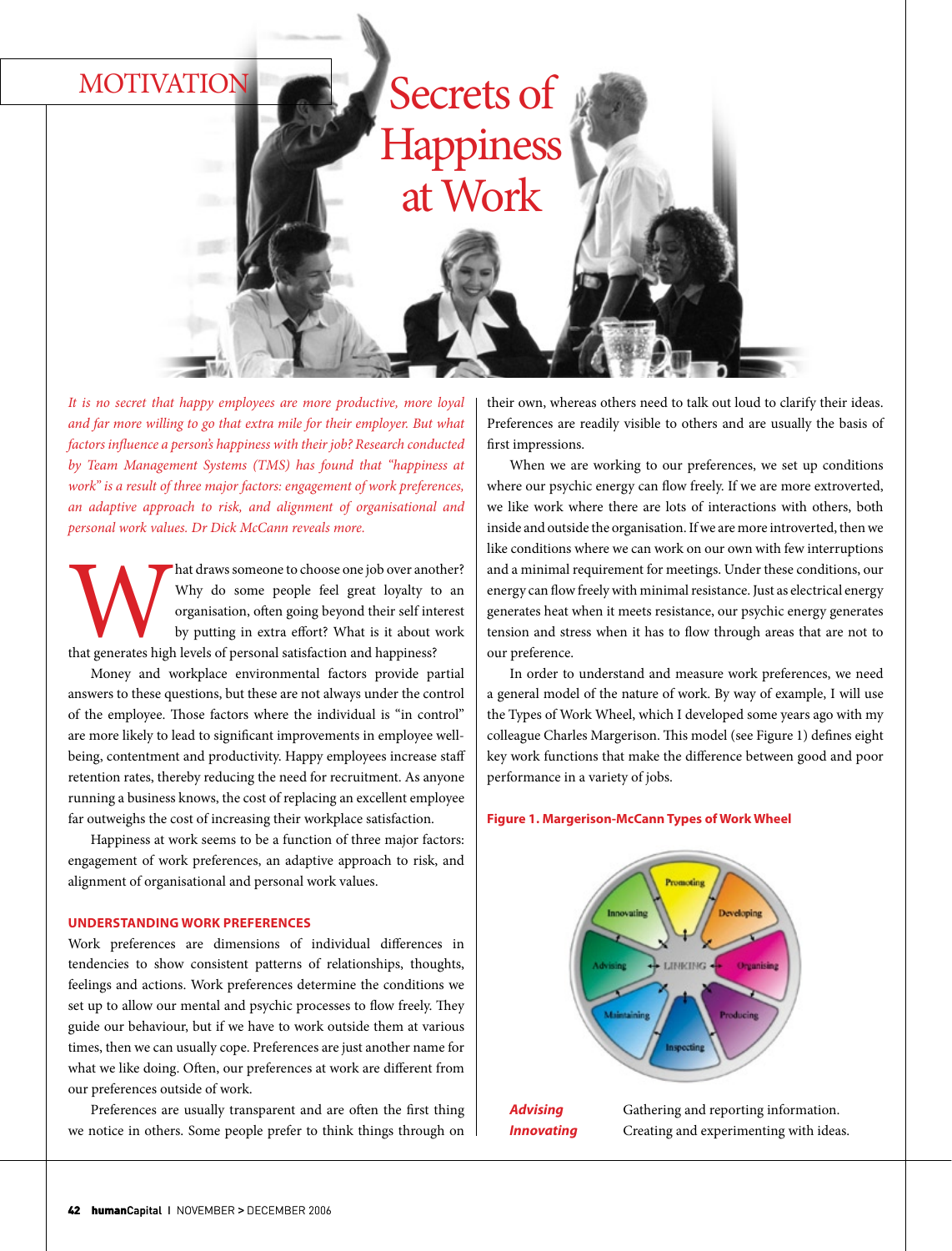| <b>Promoting</b>   | Exploring and presenting opportunities.    |
|--------------------|--------------------------------------------|
| <b>Developing</b>  | Assessing and developing the applicability |
|                    | of new approaches.                         |
| <b>Organising</b>  | Establishing and implementing ways of      |
|                    | making things work.                        |
| <b>Producing</b>   | Concluding and delivering outputs.         |
| <b>Inspecting</b>  | Controlling and auditing the working of    |
|                    | systems.                                   |
| <b>Maintaining</b> | Upholding and safeguarding standards and   |
|                    | processes.                                 |

The centre of the wheel defines "Linking", which is a process of co-ordinating and integrating the work of others. Linking needs to be applied to all work tasks, regardless of their content. For example, those who have Inspecting as a critical function within the team must do it in a linking way to avoid being labelled an "interrogator". Those who have "Organising" as a critical function must do it in a linking way to avoid being seen as "too pushy".

#### **Getting the right fit**

Engagement of work preferences simply means matching our work preferences to the critical demands (work functions) of the job we have to do. Where the match is high, our energy flows freely, we are more likely to enjoy our job, stress is lower and we feel happier at work. So the first step in the happiness formula is to assess the engagement level of our work preferences with the tasks assigned to us.

Figure 2 is an example of work preference engagement using the Types of Work Wheel. The subject is Mary Johnson, who currently works as a HR manager. The diagram was constructed from her responses to two questionnaires.

#### **Figure 2. Work Preference Engagement for Mary Johnson**



The "Developing" work function has a green flag, indicating that this aspect of Mary's work is something she is likely to enjoy. There are three red flags in the "Promoting", "Organising" and "Maintaining" areas, and these are the areas that Mary might reflect upon when considering changes to her job. The arrow pointing upwards in "Promoting" indicates that Mary would enjoy more of this activity in her work. The arrow pointing downwards for "Organising" and

"Maintaining" indicates that Mary would like less of this in the job she is currently undertaking. The amber flags indicate moderate matches.

There are a number of possible strategies to consider when looking at ways to improve the engagement of work preferences. Possible strategies for Mary include:

- Redesigning her job in consultation with her supervisor;
- Developing her work preferences to better suit the job;
- Delegating those parts of the job that don't match her preferences; or
- Finding a job that is more in line with her work preferences.

The ultimate aim is for Mary to increase her happiness at work and with that, her well-being and job satisfaction, which can then lead to less stress, improved performance and personal productivity.

#### **The risk factor**

The way people approach risk will also affect their happiness and contentment. Risk is related to the different emphasis people place on either "seeing the opportunities" or "seeing the obstacles". Those who move towards "opportunities" are more likely to be risk-accepting, whereas those who move away from them tend to be risk-averse. Conversely, risk-averse people tend to move towards "obstacles", whereas risk-accepting people tend to move away from them.

Risk-accepting people tend to embrace positive emotions: they have higher levels of optimism, deploy significant amounts of energy towards the attainment of their goals, focus more on the future than the past, and look for ways around obstacles whenever they arise. Riskaverse people tend to exhibit more negative emotions: they are more pessimistic, tend to treat obstacles as stumbling blocks, focus more on the present or the past, and enjoy the process of "fault-finding".

Literature abounds in studies on positive emotion as a dispositional characteristic. Many studies have shown, for example, that an optimistic outlook on life leads to less incidences of post-partum depression and distress, and greater subjective well-being and life satisfaction. It has also been positively correlated with goal setting and achievement, and negatively with goal abandonment and resignation to fate. Positive people can change the dynamics of any group. It is hard to be negative and down in the dumps when those around you are brimming with enthusiasm and looking hopefully to the future. Happiness is a function of a positive approach to life.

Does this mean that we should all try to focus only on the opportunities, ignore the obstacles and take all the risks we can, in order to be happy? Obviously, the answer is no.

#### **Pollyannaism, Murphy's Law and Eeyoreism**

In the Eleanor Porter's classic book, *Pollyanna*, we can see how a positive attitude affects those with a negative view of life. Pollyanna helps Aunt Polly, Mrs Snow and Mr Pendleton see the world in a new light and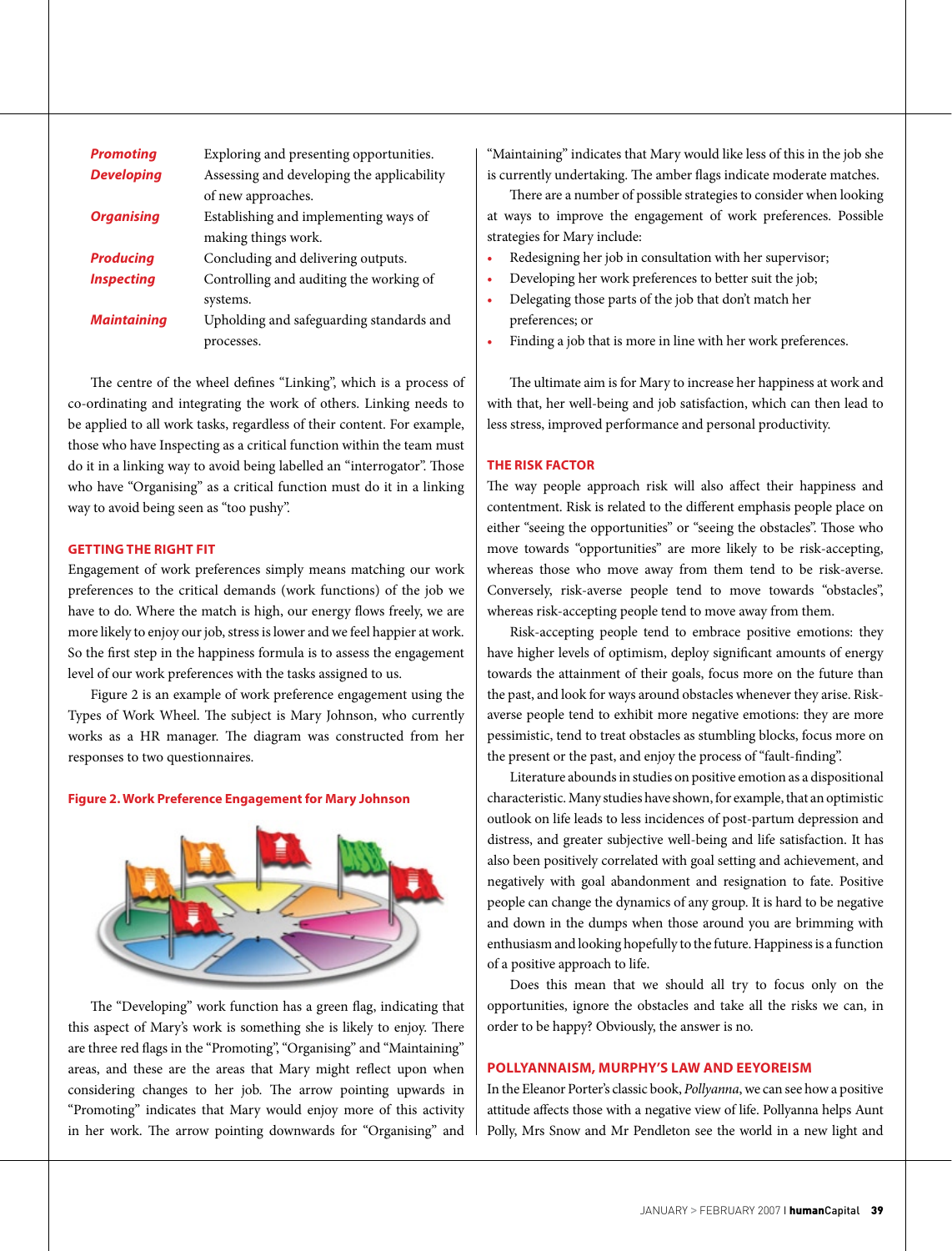## MOTIVATION

the book is a tonic for anyone who feels at all depressed. Pollyanna's behaviour is often described as a naïve form of optimism. She believes that things will always turn out for the best and that no matter what happens, there is always something to be glad about. There are never any obstacles, only opportunities! Pollyanna would cope with any misfortune by playing the "Glad" game. She teaches her game to several characters in the book who tend to see obstacles. It lifts their spirits enormously and has a major effect on their lives, as it has on hers.

Pollyanna's attitude to life has led to the coining of a psychological term, called *Pollyannaism*. Pollyanna accepts anything that happens to her by reflecting that things could always have been worse. This noble view of the world is not always an asset at work. The reality of the business world is often summarised, tongue in cheek, by Murphy's Law: "If anything can go wrong, it will." Therefore, it is important not to sit back and accept fate in a positive way, as Pollyanna does. It is essential to identify all the obstacles that might occur and have an alternative plan of action to implement, should things go wrong. Looking for the problems and pitfalls, and planning to avoid them can help prevent Murphy's Law from happening. Those with *Pollyannaism* characteristics can cause major problems at work. Their enthusiasm and belief in a positive outcome can sometimes lead to decisions that are regretted later – which then leads to wide-spread unhappiness.

Risk-averse people tend to focus their energy on "seeing obstacles". When working on a project, for example, they are more likely to put a lot of effort into looking at all the things that might go wrong. When faced with potential opportunities, they may well ignore them, presenting cogent arguments to support their view that the risks are too great. An approach like this is correlated to pessimism, a mood state that affects all of us to varying degrees. However, too much pessimism can lead to apathy and inaction. An icon representing this characteristic is the donkey Eeyore, from A. A. Milne's classic book, *Winnie the Pooh*.

Eeyore is universally recognised as being gloomy about life and anticipates the worst in most situations. He constantly expects things to go wrong. However, if we were all like Eeyore and saw difficulties in everything we did, then maybe we wouldn't get out of bed in the morning! A focus on seeing the obstacles is very important in the business world as it can prevent serious mistakes from being made. But excessive negativity, or *Eeyoreism*, is something to be avoided at all costs.

#### **Finding happiness between Pollyannaism and Eeyoreism**

An adaptive approach to risk means putting as much energy as you can in to seeing and seeking opportunities, by setting goals and moving towards them, by looking for ways around obstacles and focusing on the future. However, one eye must also be kept on the obstacles by developing the skills of "potential obstacle analysis", where three things are constantly reviewed:

- What could possibly go wrong?
- What assumptions have I made?
- What might I do to minimise the risk?

Happiness means getting the balance right between *Pollyannaism*  and *Eeyoreism*, and this is often situation-specific.

#### **Aligning values**

If an individual's personal values show little or no overlap with the organisational values, then this can also create unhappiness and considerable stress. Where alignment of values is high, people are more likely to find their work meaningful. A good overlap between organisational values and personal values can therefore improve motivation, job satisfaction and even performance. In many organisations, focusing on this aspect of work allocation can reduce downtime significantly as it gives employees a reason to look forward to work and a commitment to perform well.

Values are fundamental concepts or beliefs which people use to guide their behaviour in the workplace. Values will drive our decisionmaking and cause us to summon up energy to preserve what we believe in. They go beyond specific situations and determine how we view people, behaviour and events. Often, major sources of conflict and disillusionment are due to mismatched values. Whereas we are often willing to work on tasks that we dislike, we are much less likely to compromise when our values are under threat.

Values are difficult to observe in others, as they are inner concepts often buried in the human psyche and not readily accessible by the conscious mind. When these values are violated, then the conscious mind takes over and appropriate behaviour occurs to preserve and defend this attack.

I use the Window on Work Values (see Figure 3) to measure both personal and organisational values, as it is possible to calculate the degree of values alignment using such a model.

#### **Figure 3. Window on Work Values**